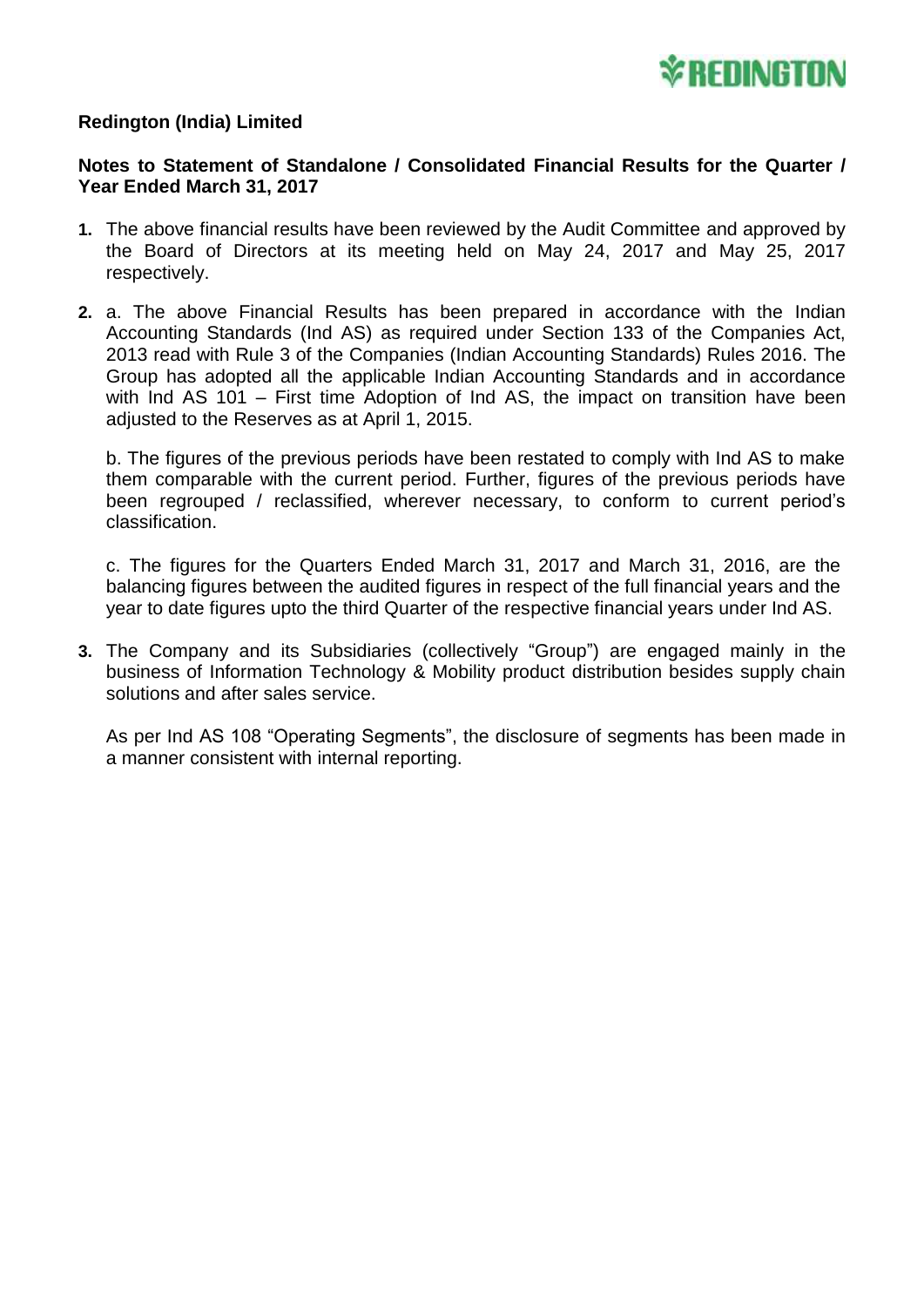# **\*REDINGTON**

**4.** a) Reconciliation of financial results as reported under previous Indian GAAP and Ind AS are as under:

| ₹. In Lakhs                                                                                       |                            |                                    |                            |                          |  |  |  |
|---------------------------------------------------------------------------------------------------|----------------------------|------------------------------------|----------------------------|--------------------------|--|--|--|
|                                                                                                   | <b>Standalone</b>          |                                    | <b>Consolidated</b>        |                          |  |  |  |
| <b>Particulars</b>                                                                                | <b>Quarter Ended</b>       | Year<br><b>Ended</b>               | Quarter<br><b>Ended</b>    | <b>Year Ended</b>        |  |  |  |
|                                                                                                   | Mar 31,2016<br>(Unaudited) | <b>Mar</b><br>31,2016<br>(Audited) | Mar 31,2016<br>(Unaudited) | Mar 31,2016<br>(Audited) |  |  |  |
| <b>Net Profit After Tax under</b><br><b>Previous Indian GAAP</b>                                  | 3,995                      | 18,890                             | 13,756                     | 42,566                   |  |  |  |
| Effect on account of Merger of<br><b>Nook Micro Distribution Limited</b><br>(Refer Note 7)        | 641                        |                                    | (472)                      |                          |  |  |  |
| <b>Adjusted Net Profit After Tax</b><br>under Previous Indian GAAP                                | 4,636                      | 18,890                             | 13,284                     | 42,566                   |  |  |  |
| <b>Ind AS Adjustments</b>                                                                         |                            |                                    |                            |                          |  |  |  |
| Actuarial gain on employee<br>defined benefit funds reclassified<br>to other comprehensive income | 33                         | (1)                                | (15)                       | (65)                     |  |  |  |
| <b>Effect on account of Business</b><br>combinations prior to transition date                     |                            |                                    | (48)                       | (172)                    |  |  |  |
| <b>Tax Adjustments</b>                                                                            | (9)                        |                                    | $\overline{2}$             | 17                       |  |  |  |
| <b>Other Adjustments</b>                                                                          | (21)                       | (17)                               | (1)                        | 6                        |  |  |  |
| Net Profit After Tax under Ind AS<br>attributable to Shareholders                                 | 4,639                      | 18,872                             | 13,222                     | 42,352                   |  |  |  |
| Other Comprehensive income (Net<br>of taxes)                                                      | (22)                       | 7                                  | (343)                      | 9,269                    |  |  |  |
| <b>Total Comprehensive income</b><br>under Ind AS attributable to<br><b>Shareholders</b>          | 4,617                      | 18,879                             | 12,879                     | 51,621                   |  |  |  |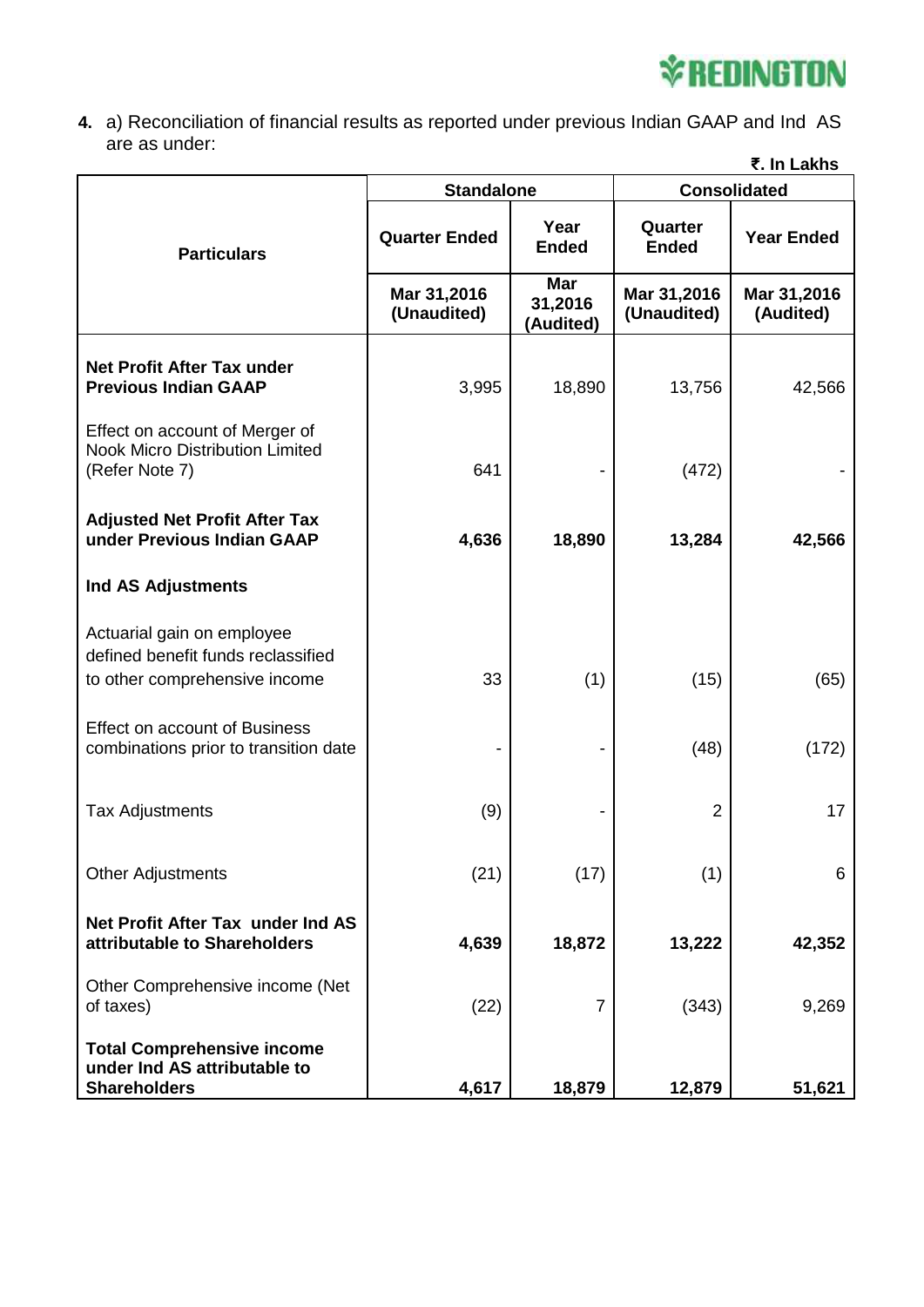

b) Reconciliation of Other Equity as at March 31, 2016 as reported under previous Indian GAAP and Ind AS are as under:

|                                                                        |                         | ₹. In Lakhs         |  |
|------------------------------------------------------------------------|-------------------------|---------------------|--|
|                                                                        | As at<br>March 31, 2016 |                     |  |
| <b>Particulars</b>                                                     | <b>Standalone</b>       | <b>Consolidated</b> |  |
|                                                                        | <b>Audited</b>          |                     |  |
| Other Equity as per previous Indian GAAP                               | 135,877                 | 270,745             |  |
| Adjustments for:                                                       |                         |                     |  |
| Reversal of Proposed dividend including Dividend tax                   | 9,963                   | 9,963               |  |
| Effect on account of Business combinations prior to<br>transition date |                         | 6,221               |  |
| <b>Tax Adjustments</b>                                                 |                         | 21                  |  |
| <b>Other Adjustments</b>                                               | 7                       | (11)                |  |
| Reserves as per IND AS                                                 | 145,847                 | 286,939             |  |

- **5.** During the current quarter,
	- a) Redserv Business Solutions Private Limited, was incorporated in India as a subsidiary of a step-down subsidiary Redington Gulf FZE, and is yet to commence operations.
	- b) Redington Distribution Company LLC,was incorporated in Egypt as a subsidiary of a step-down subsidiary Redington Egypt Ltd (Limited Liability company), and is yet to commence operations.
	- c) The company made an additional investment of  $\bar{z}$  499.99 lakhs in its wholly-owned Indian subsidiary ProConnect Supply Chain Solutions Limited which in turn has invested ₹ 607.99 lakhs in its subsidiary Rajprotim Supply Chain Solutions Limited.
	- d) The entire holdings of ADEO Bilişim Danışmanlık Hizmetleri San. ve Tic. A.Ş. ("ADEO", a Step-down subsidiary) held by Arena Bilgisayar Sanayi ve Ticaret A.S (another Step-down subsidiary) has been sold to the existing shareholders of ADEO and a Profit of ₹331.93 lakhs has been recognized as other income in the Consolidated Financial results
	- e) The Board of Directors at its meeting held on February 3, 2017 declared a special (Interim) dividend of ₹ 2 per Equity share of **₹**2/- each -i.e.,100 % of face value per share.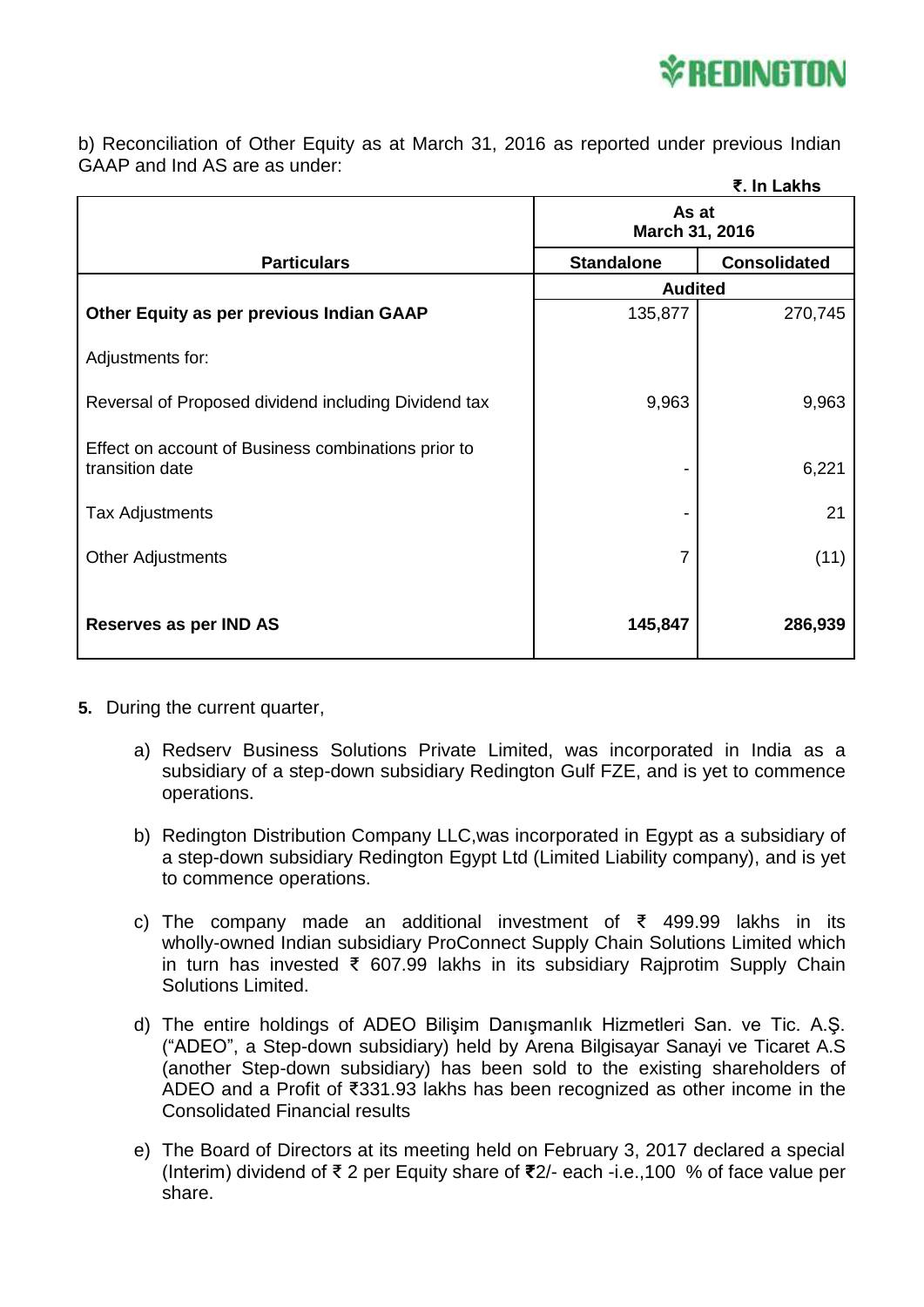

## **6.** Audited Standalone / Consolidated Balance sheet as at March 31, 2017

|                                                              |                          |                          | ₹. In Lakhs     |                |
|--------------------------------------------------------------|--------------------------|--------------------------|-----------------|----------------|
|                                                              | <b>Standalone</b>        |                          | Consolidated    |                |
|                                                              | As at March 31,          | As at                    | As at March 31, | As at          |
| <b>Particulars</b>                                           | 2017                     | March 31, 2016           | 2017            | March 31, 2016 |
|                                                              |                          | <b>Audited</b>           |                 |                |
| <b>Assets</b>                                                |                          |                          |                 |                |
| <b>Non-Current Assets</b>                                    |                          |                          |                 |                |
| Property, Plant and Equipment                                | 9,618                    | 9,080                    | 19,599          | 19,048         |
| Capital work-in progress                                     | 50                       | 1,403                    | 50              | 1,425          |
| Other Intangible assets                                      | 24                       | 35                       | 25,888          | 28,365         |
| Goodwill on Consolidation / acquisition                      | $\overline{a}$           | $\overline{\phantom{a}}$ | 2,116           | 2,350          |
| Financial asstes                                             |                          |                          |                 |                |
| (a) Investments in subsidiaries & associates                 | 60,885                   | 59,384                   |                 |                |
| (b) Other financial assets                                   | 146                      | 192                      | 1,811           | 826            |
| Income taxes (Net)                                           | 5,335                    | 4,955                    | 5,814           | 5,122          |
| Deferred Tax Assets (Net)                                    | 599                      | 1,025                    | 1,382           | 1,741          |
| <b>Other Non-Current Assets</b>                              | 2,940                    | 2,859                    | 2,976           | 2,952          |
| <b>Current Assets</b>                                        | 79,597                   | 78,933                   | 59,636          | 61,829         |
|                                                              |                          |                          |                 |                |
| Inventories                                                  | 152,836                  | 148,687                  | 337,456         | 376,815        |
| <b>Financial assets</b>                                      |                          |                          |                 |                |
| Investments                                                  | $\overline{a}$           | $\overline{a}$           | 477             | $\overline{a}$ |
| Trade receivables                                            | 188,985                  | 145,847                  | 508,725         | 534,454        |
| Cash and cash equivalents                                    | 6,449                    | 4,973                    | 61,365          | 45,873         |
| Other Bank balances                                          | 560                      | 6                        | 10,756          | 9,182          |
| Loans                                                        | 4,390                    | 5,201                    | 3,640           | 2,431          |
| Other financial assets                                       | 563                      | 465                      | 10,998          | 8,906          |
| <b>Other Current Assets</b>                                  | 4,482                    | 6,578                    | 11,716          | 12,998         |
| <b>Total Current assets</b>                                  | 358,265                  | 311,757                  | 945,133         | 990,659        |
| Assets held for Sale                                         | 1,851                    |                          | 1,851           |                |
| <b>Total Assets</b>                                          | 439,713                  | 390,690                  | 1,006,620       | 1,052,488      |
| <b>Equity and liabilities</b>                                |                          |                          |                 |                |
|                                                              |                          |                          |                 |                |
| <b>Equity</b>                                                |                          |                          |                 |                |
| Share Capital                                                | 7,997                    | 7,996                    | 7,997           | 7,996          |
| Other Equity                                                 | 146,630                  | 145,847                  | 306,793         | 286,939        |
| Total Equity attributable to the shareholders of the Company | 154,627                  | 153,843                  | 314,790         | 294,935        |
| Non-Controlling interests                                    | $\overline{\phantom{a}}$ | $\overline{a}$           | 36,150          | 36,740         |
| <b>Total Equity</b>                                          | 154,627                  | 153,843                  | 350,940         | 331,675        |
| <b>Liabilities</b>                                           |                          |                          |                 |                |
| <b>Non-Current Liabilities</b>                               |                          |                          |                 |                |
| Provisions                                                   | 777                      | 688                      | 6,916           | 6,215          |
| <b>Total Non-current Liabilities</b>                         | 777                      | 688                      | 6,916           | 6,215          |
| <b>Current Liabilities</b>                                   |                          |                          |                 |                |
| <b>Financial Liabilities</b>                                 |                          |                          |                 |                |
| Trade payables                                               | 193,304                  | 166,315                  | 446,178         | 420,887        |
| Borrowings                                                   | 69,784                   | 47,752                   | 151,584         | 223,964        |
| Other financial Liablities                                   | 124                      | 131                      | 127             | 11,462         |
| Provisions                                                   | 189                      | 201                      | 220             | 232            |
| Current tax liabilities (Net)                                | $\overline{\phantom{a}}$ | $\overline{a}$           | 2,644           | 2,258          |
| <b>Other Current Liablities</b>                              | 20,908                   | 21,760                   | 48,011          | 55,795         |
|                                                              |                          |                          |                 |                |
| <b>Total Current Liabilities</b>                             | 284,309                  | 236,159                  | 648,764         | 714,598        |
| <b>Total Equity and Liabilities</b>                          | 439,713                  | 390,690                  | 1,006,620       | 1,052,488      |